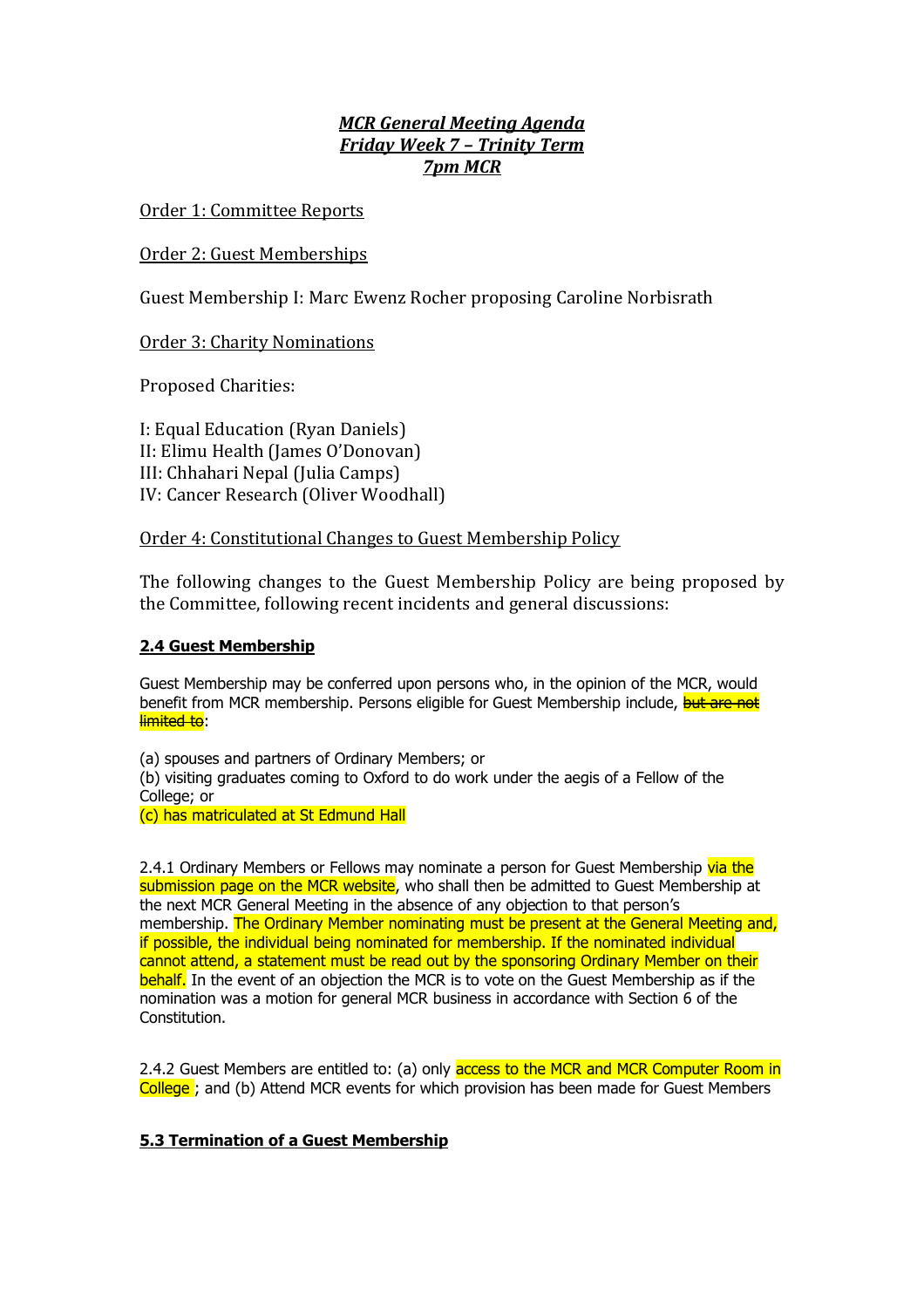5.3.1 The MCR Vice-President will email all Guest Members and associated sponsors four weeks before 0<sup>th</sup> Week of the forthcoming Michaelmas Term, informing that Guest Membership will expire automatically at the beginning of  $1<sup>*</sup>$  Week. Providing the Guest Member continues to meet the criteria outlined in Section 5.2 of the Constitution, they can opt to continue with Guest Membership. A negative response or failure to reply will result in automatic cancellation of Guest Membership and associated privileges.

5.3.2 Guest Membership can be terminated prior to the Ordinary Member leaving the MCR by giving notice to the MCR Vice President.

5.3.3 This allows the removal of the Guest Membership from the next Battels cycle, contingent upon prompt return of the guest member's fob to the Porters Lodge, which should be confirmed with the Vice President once completed.

5.3.4 Once Guest Membership is terminated, the Guest Member loses access rights to MCR facilities and events, although may still attend these as a non-member guest.

5.3.5 Former Guest Members may remain eligible for MCR Guest Membership, and may be nominated for Guest Membership as any new Guest Member.

Order 5: Any other business

## Appendix: Separate information and pitches for the respective charities by their proposers:

### Charity I: Equal Education

Equal Education (EE) is a movement of learners, parents, and teachers striving for quality and equality in South African education through analysis and activism.

A democratic movement, EE collectively identifies systemic and localised problems affecting the quality of education being provided to learners throughout South African schools and then undertakes strategic actions to remedy these identified problems. Issues of inequality in education are address through public action and advocacy using mass mobilisation and traditional and new media to build public pressure on the relevant stakeholders to address problems.

Policy engagement and research is also a significant aspect of our work; issues are analysed deeply on order to be able to make effective recommendations for improvements, and submissions on various government processes and documents are made to both the legislative and the executive branches of government regularly. When appropriate EE uses legal interventions through its strategic partner the [Equal Education Law Centre](https://owa.nexus.ox.ac.uk/owa/redir.aspx?C=6tcujldwH5msH23LNvnyOKZrjWjCpvHDHSEoQAvJcauEn6FSJ83VCA..&URL=http%3a%2f%2fwww.eelawcentre.org.za%2f) to secure learners rights.

A democratic movement, EE's National Council, made up of learners, parents, post-school youth, and experienced activists, along with its General Secretary and Deputy General Secretary are elected at our National Congress; hosted every 3 years. The National Congress along with the National Council are mandate to direct the work EE undertakes during each 3 year period.

### My comments (from Ryan):

- Equal Education is in many ways South Africa's pitbull when it comes to legal action against various departments and municipalities for failure to meet basic requirements for education.